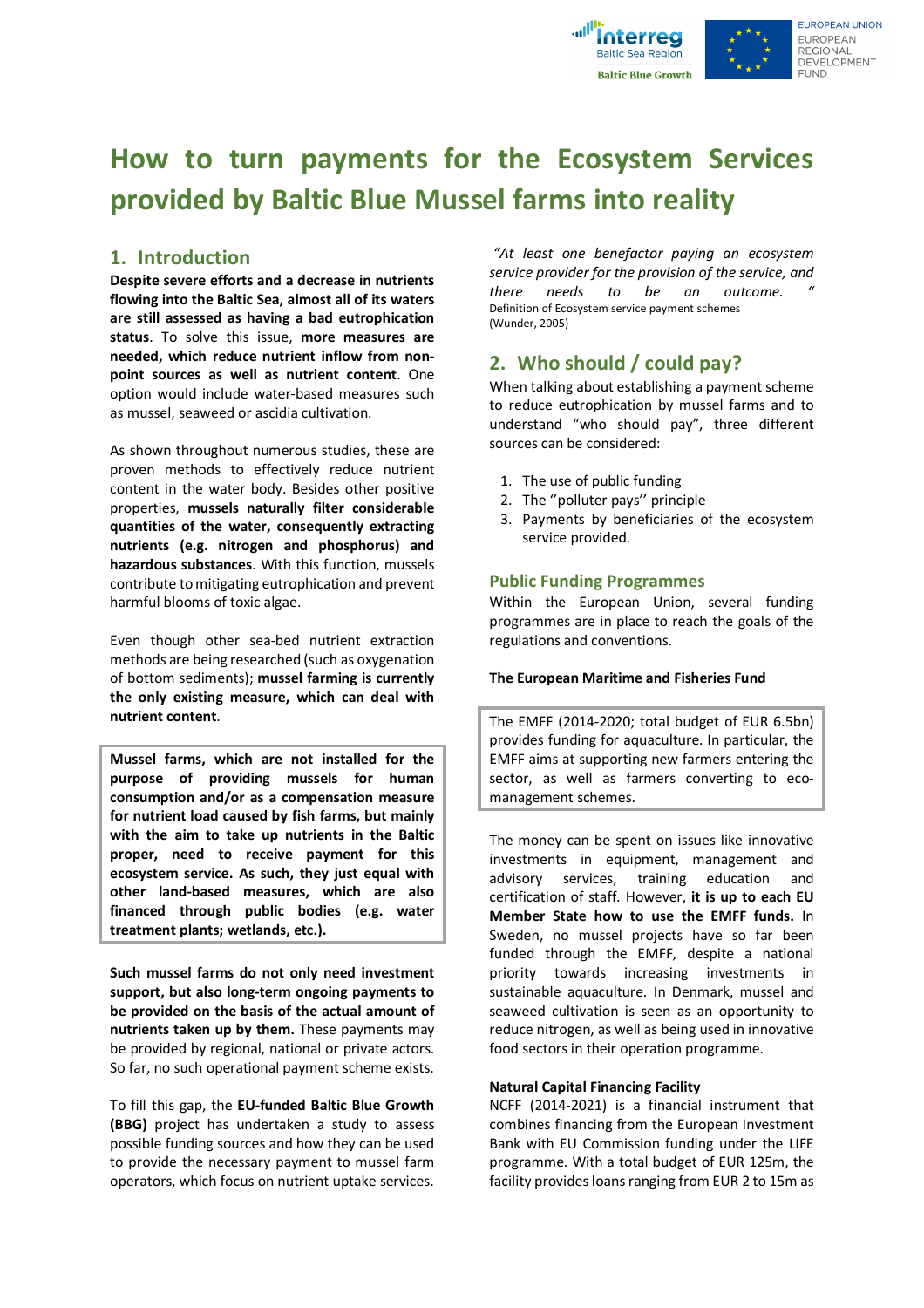



**FUROPEAN UNION EUROPEAN PEGIONAL** DEVELOPMENT **FUND** 

well as grants for up to EUR 1m for project preparation, implementation and monitoring.

The following types of projects can be funded:

- Payment of ecosystem services;
- Green infrastructure projects;
- Pro-biodiversity and pro-adaptation businesses;
- Projects involving biodiversity offsets.

Hence, the facility could also be used for mussel farm projects.

The NCFF is so far mainly designed for larger projects and is therefore not suitable for small-scale singular mussel farm projects, but could be used in the future in for larger blue catch crop initiatives.

#### **Other EU Funding Programmes**

Other EU Funding programmes are less suitable. The European Regional Development Fund could only be used in relation to the regional development aspect, but cannot cover an on-going ES payment. Contrary, the nutrient flow reduction measures covered under the European Agricultural Fund for Rural Development are suitable, but are only open to agri- and not aqua-culture.

## **Polluters paying**

The polluter pays principle is the general framework for internalising environmental externalities. It requires polluters (e.g. farmers using fertilisers) to take measures to reduce pollution, measure pollution and in some cases pay taxes or charges for pollution and compensate for pollution impacts.

However, for **mussel farming it is a problematic scheme to apply**: even if it seems desirable to make those who pollute, pay for measures to be taken, it may be **difficult to implement the polluter pays principle from a political point of view** as it may put an extra burden on sectors, who already have problems to compete on international markets. Moreover, it is difficult to identify all sources and polluters, so any payment scheme would probably not reach all polluters and thus be unfair. **Most importantly, it bears the danger of being understood as a replacement to the important point-source nutrient inflow reduction measures**. Polluters may simply pay for their emissions instead of changing their behaviour.

As such, it is not in line with the concept of mussel farming as an additional measure for reducing eutrophication in the Baltic Sea.

## **Beneficiaries paying**

Another approach regarding who possibly pays for ecosystem services is to look at the different **beneficiaries of such provided ecosystem services**. With regard to mussel farms providing ecosystem services in the form of a cleaner sea, several beneficiaries can be targeted:

- **Private Philanthropic foundations** (e.g. the John Nurminen Foundation, the VELUX Foundation, the Zennström philanthropies and campaigns such as "adopt a mussel" and "oysters for life").
- **Crowdfunding** (e.g. the Nutribute Platform, see Figure 1) which can connect nutrient abatement projects with voluntary financiers who are interested in lowering their footprint.



*Figure 1: Homepage of the Nutribute platform.*

• **Companies,** financing mussel farms **as** part of their Corporate Social Responsibility strategy or which are self-interested in lowering eutrophication to protect or improve their business, such as the tourism sector/feed industry. As such companies may also regain expenses made to mussel farms by being able to sell 'eco' products at a higher price.

To use beneficiaries as payers seems to be a promising approach, but requires careful design. Foundations, private persons or companies need to be convinced that mussels are indeed the best measure they can invest in, in order to receive the ecosystem services, they want.

# **3. Willingness to Pay**

Willingness to pay surveys are a good indicator for politicians on whether the society is ready to bear the costs for services provided by mussel farms. Numerous studies have shown that there is **high willingness to pay among the general population to for the services provided by mussel farming**; especially when it comes to achieving cleaner water, avoiding algae blooms or improving fish species composition.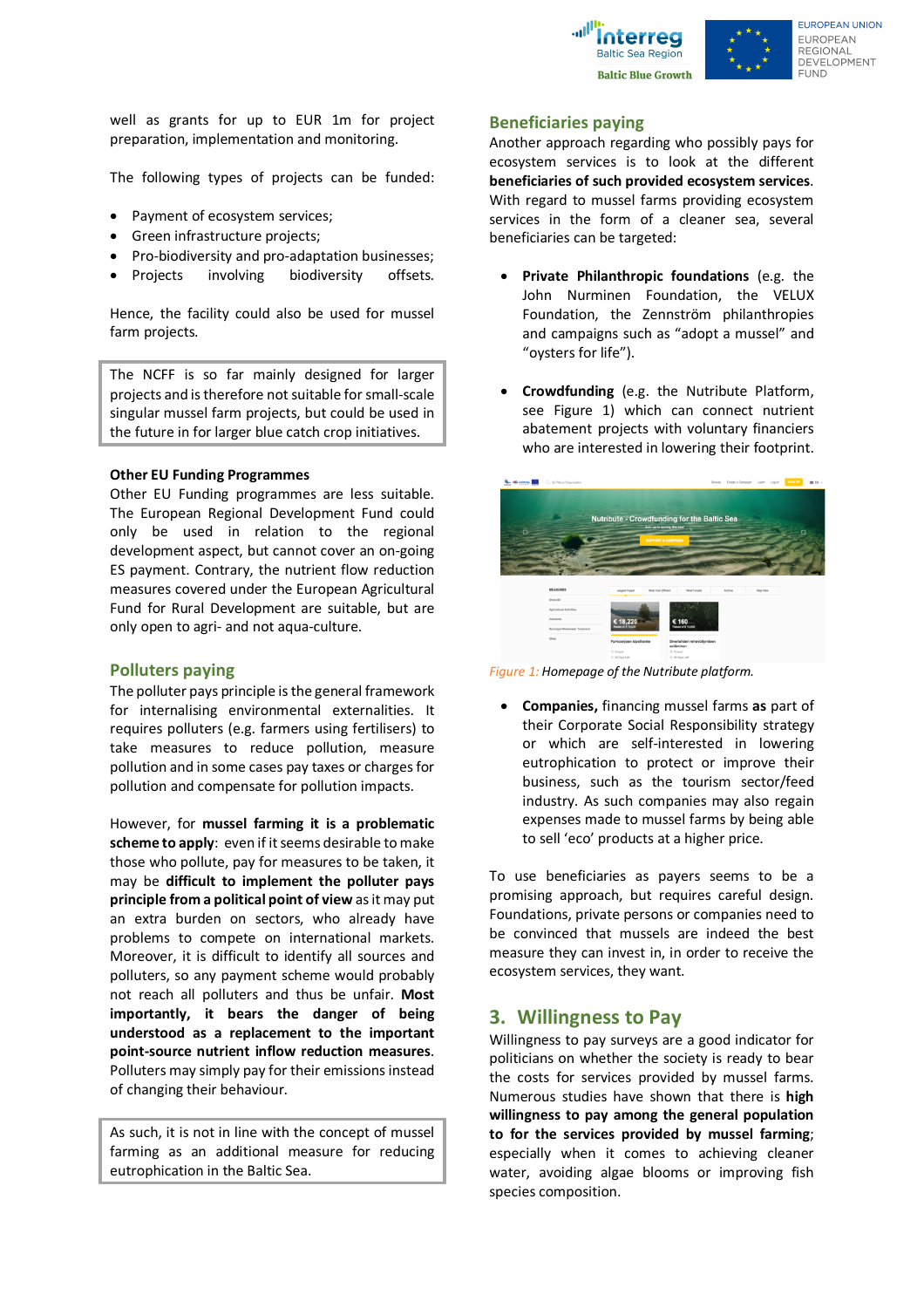



## **Motivation Tools**

Additional mechanisms can be applied to motivate stakeholders to pay for ecosystem services provided by mussel farming:

- **Ecolabelling & Certification schemes**, e.g. creating a label for feed produced from mussel meals
- **A Nutrient Emission Calculator**, as established by the Finnish Environment Institute, whereby individuals can estimate their nutrient footprint and are in the following not only instructed on how to reduce emissions; but can also purchase offsets for emissions you cannot avoid. The funds thereby generated can in turn be used for offset projects.

In the United States such system has already been successfully applied at the Chesapeake Bay.

## **4. How much to pay for mussel farming Ecosystem Service?**

As known there is a correlation between mussel growth and salinity levels: The higher the salinity level, the bigger the mussels. However, the new figures generated from the BBG pilot farms show, that mussel farms in lower salinity level; e.g. the Baltic Proper, remove only 36% less nutrients per hectare mussel farm than those situated in higher salinity level, where mussels grow up to the size suitable for human consumption. Thus, **mussel farms situated in areas where nutrient removal is most important are much more effective than previously expected**.

| Farm     | Location      | Salinity | N / per | P /<br>per |
|----------|---------------|----------|---------|------------|
|          |               |          | hectare | hectare    |
| St. Anna | <b>Baltic</b> | Moderate | 1.1 t   | 0.045 t    |
| Sweden   | Proper        |          |         |            |
| Musholm  | West          | High     | 1.9t    | 0.1t       |
| Denmark  | <b>Baltic</b> |          |         |            |

Nevertheless, costs for nutrient removal differ in view of varying investment and operational costs of mussel farms depending on their location and size. Current costs are still too high, but **costs are expected to drop substantially with more farms being installed** due to knowledge gains and better possibilities to establish a market for mussels as a resource for the feed industry.

But even under current conditions as shown in table 1 the amount which would need to be paid for a mussel farming operator, who is mainly focused on nutrient removal, is **within the range of other landbased measures**.

| <b>Measure</b>               | Costs ( $E/kg$ reduced N) |  |  |
|------------------------------|---------------------------|--|--|
| Catch Crops                  | $0,3 - 41,6$              |  |  |
| Intercrops                   | $7,5 - 13,7$              |  |  |
| <b>Reduced Fertilization</b> | $15,7 - 27,1$             |  |  |
| <b>Buffer Zones</b>          | $9,9 - 34,9$              |  |  |
| Set Aside Farmland           | $20 - 69,7$               |  |  |
| Mussels                      | $13 - 42$                 |  |  |

*Table 1: Comparison of mussels with other measures for nutriments reduction.*

But as can be seen from the table, not only costs for mussel farming vary, also costs and benefits for land-based abatement measures are not linear. They depend for instance substantially on the variable 'land availability'. As shown in Figure 2 below the costs for land-based measures used to reduce nitrogen and phosphorous increase exponentially the closer one gets towards achieving BSAP goals. Thus, mussel farming may in certain areas also be the more viable cost-effective option compared to any other measure.

This is even though the table compares land-based with mussel farming as the only sea-based measure. Other sea based nutrient extraction methods may in the long run be more cost effective. However, all of them are at experimental stage only; any costs associated are highly speculative and possible negative impacts are not yet fully known.

It is reasonable to consider mussel farming as an additional measure for nutrient extraction also from a cost-effectiveness point of view.

## **5. How to provide the ecosystem services payment to mussel farms?**

The related ES payment scheme for mussel farms should consider the following aspects:

**Responsibility**: Chose the right policy level (EU/National vs Regional/Local)

**Criteria for Payments**: Reward for providing the ecosystem service needed; e.g. payment should be related to the calculated average amount of nutrients taken out of sea – measured through an agreed monitoring system.

#### **Different schemes for different costs:**

• Investment costs: Provide support for the set-up of farms; development of equipment, site selection, payment systems, e.g. through EMFF, private foundations or crowdfunding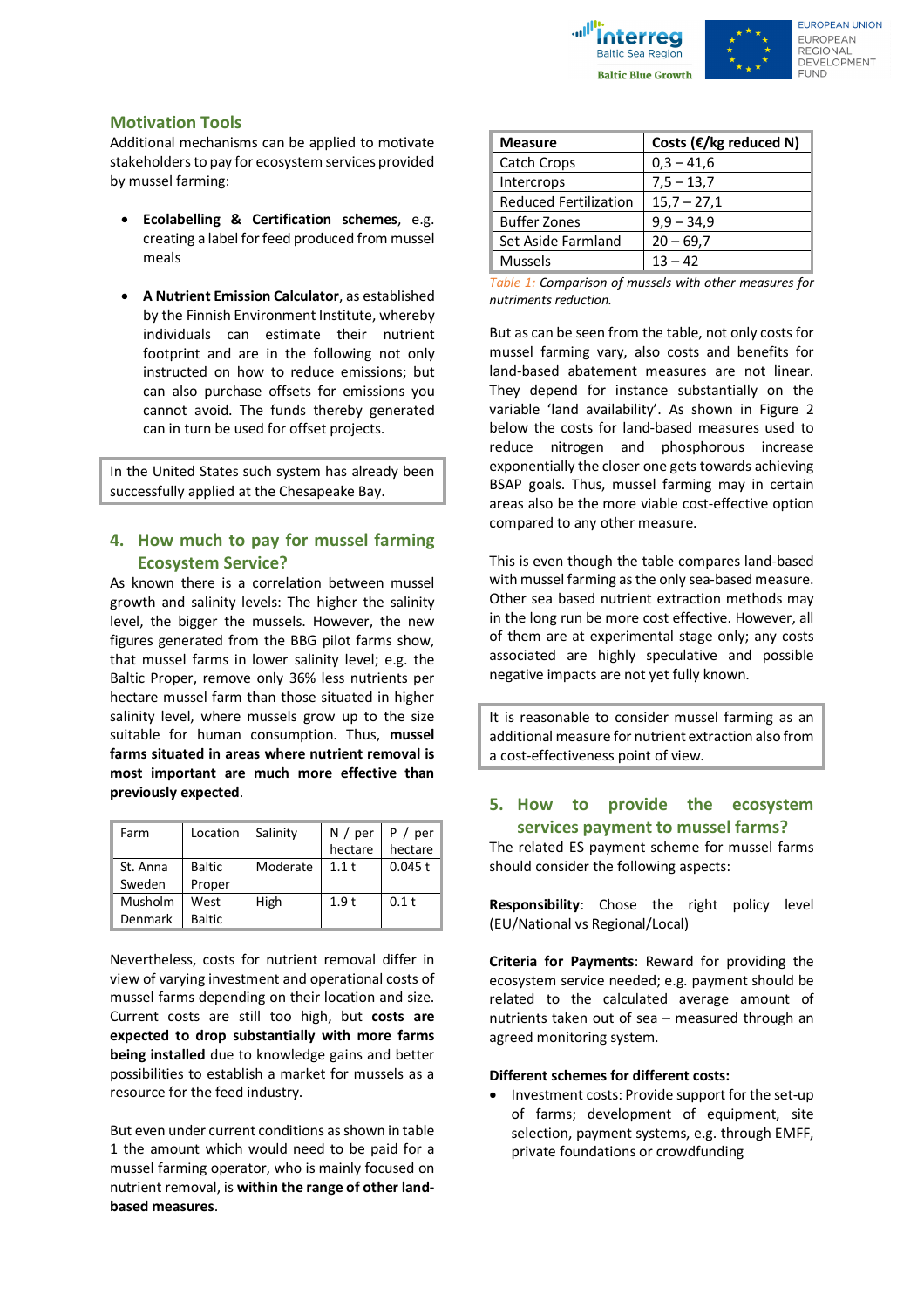



- Operational Costs: but ensure an ongoing outcome-based payment system for mussels harvested
- Downstream (mussel processing, storage and transportation) costs: To be covered by "users" of mussels.

#### **Ways of covering operational costs:**

The following methods may be used for covering the cost for mussel farmers

- **General subsidy:** The funding agency determines the maximum amount each farmer receives.
- **Scored Subsidy:** Scores are provided for various characteristics such as location, biodiversity or growth rates. The service provider with best scores is ultimately chosen (see above varying costs of abatement measures).
- **Reverse auction with fixed cap**: The sellers of mussels related ecosystem services "bid" on a per unit price for e.g. nutrient removal, with the maximum payable amount determined by buyer.

The reverse auction system may be the best in view of distributing the risk of the actual ES delivery between buyer and seller.

#### **6. Conclusions**

To ensure good environmental status in the Baltic Sea, we highly recommend considering mussel farming as an additional measure. Existing international or EU directives and regulations do not prohibit mussel farming. Mussel farming operators should receive a payment for the provision of the ecosystem service.

The analysis of existing public funding sources identifies the EMFF as most promising fund so far. However, the national operational programs decide for what measures the funding will be used, so the actual support for mussel farming needs to be decided on a national/regional level. The EMFF rather provides project funding and no institutional funding. **The EMFF may therefore be the right source to be used for further investments** into mussel farms, site selection schemes, training as well as testing of payment schemes.

### **To safeguard the necessary ongoing ecosystem services payments a scheme based on payments by beneficiaries seems most appropriate.**

One possibility to motivate beneficiaries to pay, is to **install ecolabelling or certificates to buy the products produced in the mussel farm**. Another means to raise awareness is the **nutrient emission calculator, to make the user aware of his/her own nutrient footprint** and to **suggest paying for ecosystem services afterwards**.

Any schemes based on the polluter pays principle holds the risk of mussel farms being used to limit other nutrient point source reduction measures. **Only schemes, where mussel farming is seen as an additional measure or only possible further measure, should be supported**.

The **payment should be based on the effective ecosystem service that mussel cultivation and harvest provide.** 

Based on the finding of the BBG project farms, the **cost-efficiency of mussel farming for nutrient uptake is on a medium level compared to other measures** depending on the location factors. The nutrient uptake efficiency of farms being based in low salinity levels is only 36% less as compared to those based in high salinity levels.



*Figure 2: Cost-curve and P reductions in Baltic Proper by measure (HYYTIÄINEN ET AL., 2014).*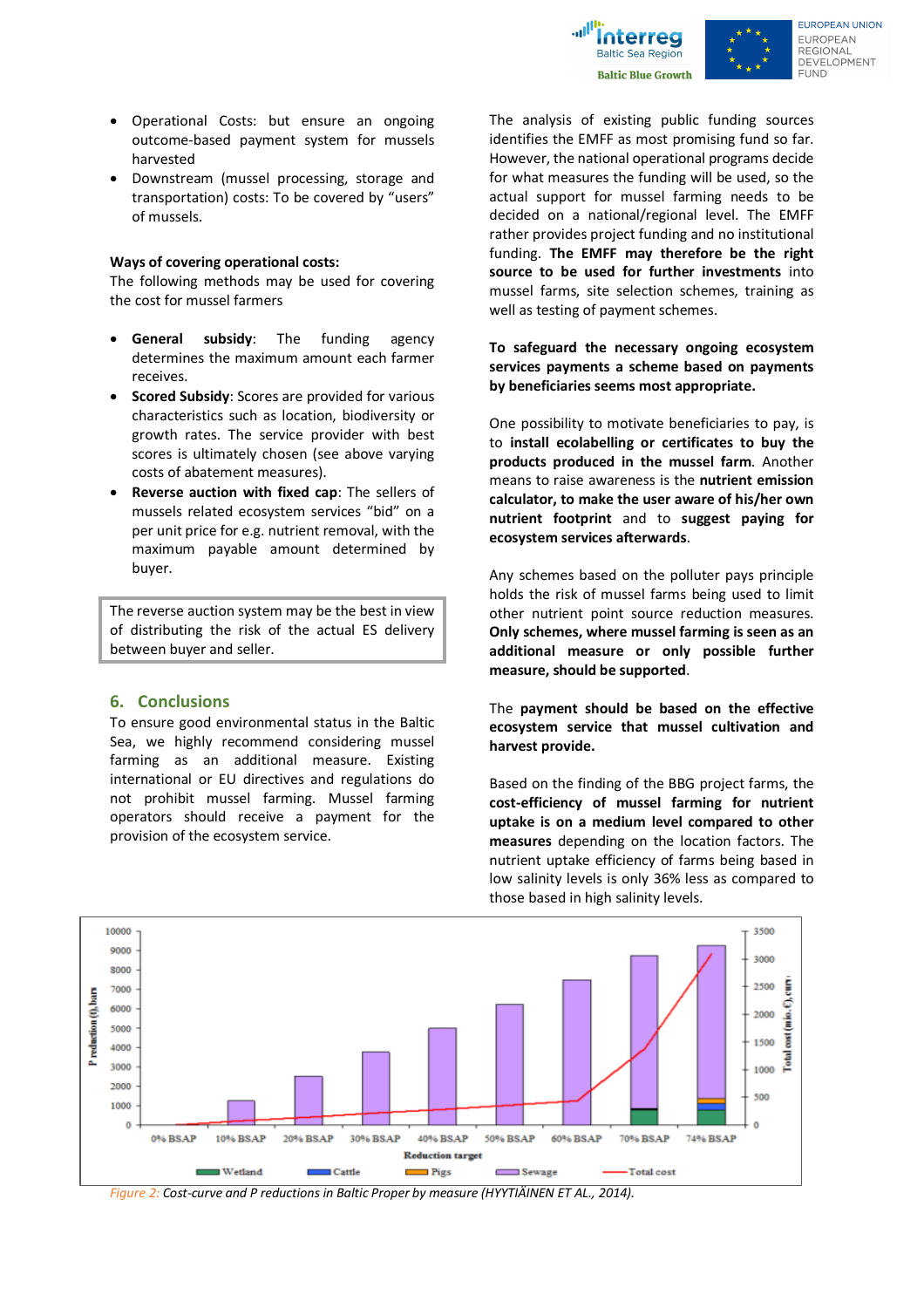



## **There is currently a good time to induce policy change – showcase BBG results**

- Refer to UN SDG 14 "Conserve and sustainably use the oceans, seas and marine resources for sustainable development"; explicitly mention that mussel farms are a contribution to both living seas and coasts.
- Some EU-wide operational programmes are currently under revision: now is the time to influence decision-makers and for them to take actions. This does not only relate to Directives such as WFD or MFSD, but also the funding programmes. Here not only the EMFF is relevant, but also the restructuring of the European Agricultural Fund for Rural Development.
- Baltic Region programmes and strategies such as the HELCOM Baltic Sea Action plan, the EU Strategy for the Baltic Sea region and BONUS & INTERREG are currently reviewed and updated; sea-based measures dealing with nutrient content are considered to be included. It is now for the BBG and resulting mussel community to communicate the projects' results and lobby for such measures to be included, accepted and highlighted. HELCOM and its EU Member States should then in turn lobby on a European level.

## **Mussel farms need to be officially accepted as an additional measure at given sites to reduce nutrient load and thus being part of the accepted mix of supported abatement measures.**

- Support needs to be provided for mussel farms to get 'certified' to be an ecosystem service provider.
- While payments should be based on quantifiable parameters such as P/N uptake or water clarity; a clear, easy, common and cost-efficient monitoring & evaluation scheme should be adopted to showcase these positive impacts to the public.
- The payment would primarily cover the mussel production costs. Investment / set up costs are separate costs that could be covered by grants
- Payments should be at least equal to that given to land-based measures.

# **Mussel farming can be included in a cost-effective abatement mix.**

- Compared to other measures it is in the mid-range in terms of costs –and even has positive externalities
- In some instances, land-based measures are not possible or too costly due to e.g. lack of land. This strengthens the case for mussel farming as a mitigation measure.
- For sea-bed measures there is currently n alternative anyway: Other sea-based measures are all only at experimental stage – with real costs being speculative and negative impacts not yet fully known.

# **Ensure that incentives to reduce nutrient are not impeded**

• Nutrient trading as a scheme is worth considering: But any scheme involving offsetting has to ensure that restrictions on nutrient polluters (e.g. agriculture) remain as strict as before

# **Examine the financial instruments, which are already available in the region / country.**

- The EMFF may already be used for mussel farming or may be easily restructured in such way.
- Mussel farms should receive public support (e.g. by EMFF) as a reflection of the higher costs related to the fact that mussel farms are still first movers and thus far from being standardized.
- The EMFF can be used to lower the overall production costs by providing support to the investments related to the establishment of the farm; but also, other supporting activities.

# **Provide support to overcome 'first movers' to reach critical mass**

- The more mussel farms are established, the lower their cost and the higher the additional positive services provided by the mussels produced; e.g. as an alternative protein source for the feed industry. Any future public or private support schemes should also provide support and forum to mussel farms to set up cooperative solutions for joint use of infrastructure and collective supplier to a given feed industry.
- Public funding programmes may also be used as to support the system design of payment schemes based also on donations from companies or foundations; which are in turn linked to benefits gained by those in view of showing corporate or regional social responsibility.

# **A payment scheme in which the benefactor pays is a good alternative for success.**

- There is a clear willingness to pay for clearer water among the population in Baltic Sea countries, which politically justifies payment scheme for mussel farming
- Benefactors may be individuals, private foundations, enterprises as well as regional authorities.
- Beach house owner / hotels / tourism benefit from clearer water and could pay a small tax or fee for the ecosystem service provided by mussel farmers.
- Alternatively, also other enterprises may integrate the funding of a mussel farm to their Corporate Social Responsibility programme.

# **Go local (or regional) backed by national support**

In short run, there is a much higher possibility implement an ES payment on a local / regional level, particularly when involving local stakeholders in a coordinated effort to influence national policy